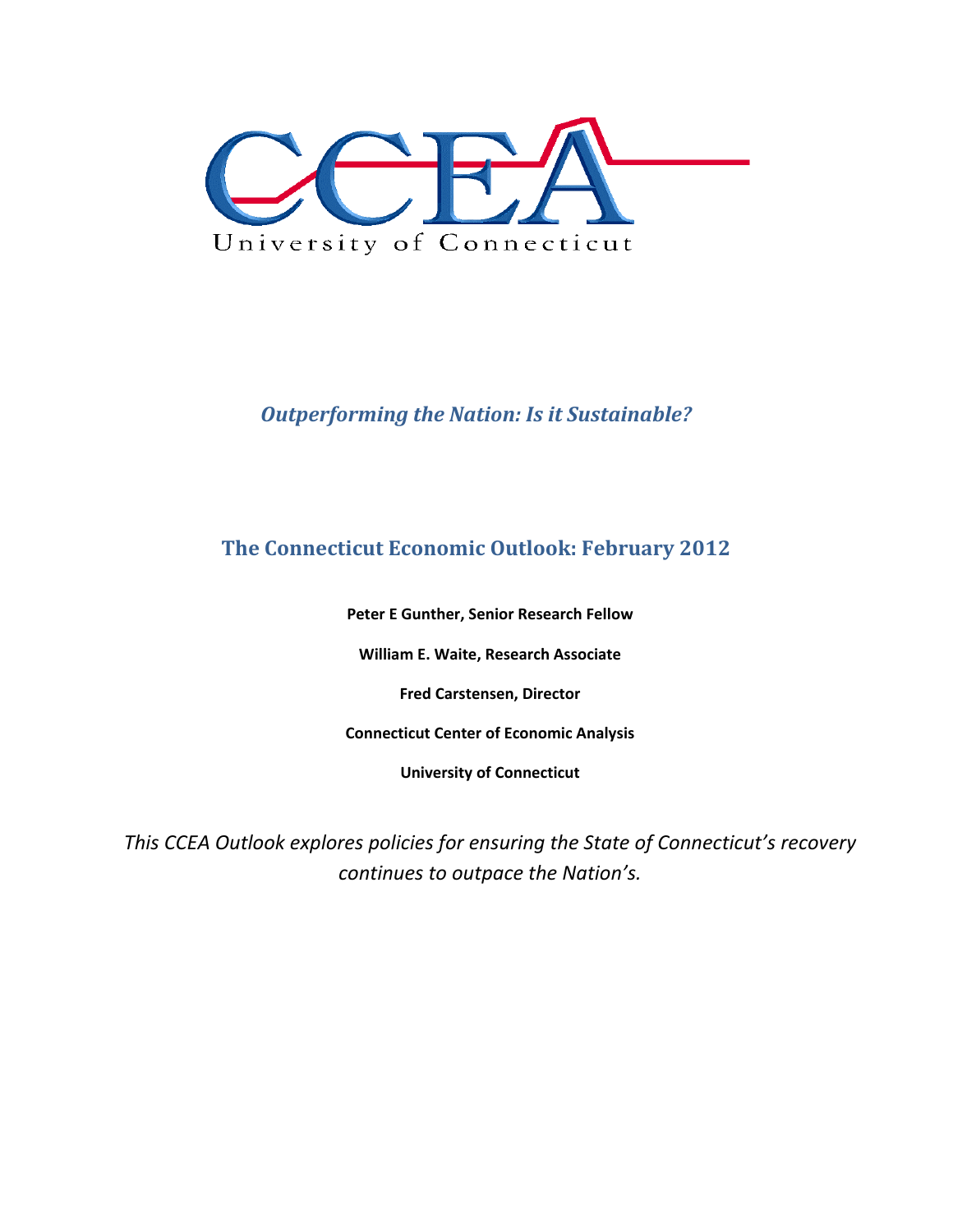#### **Executive Summary:**

Connecticut's economy it appears outperformed the national economy; with growth in Real Gross Domestic Product (CTRGDP) probably coming in at 2.65%, well outpacing the projected national rate of 1.85%. And Connecticut added 9,000 jobs during 2011. Will Connecticut sustain this superior performance? From September 2011 onward, forecasters downgraded their 2011 and 2012 growth‐rate projections for the American economy, bringing them in‐line with CCEA's own earlier national forecast. This alone argues that Connecticut's growth rate will fall. Indeed, the baseline CCEA forecast anticipates CTRGDP growth rate slowing over the next eight quarters, returning to the historical pattern where the Connecticut rate lags the national rate. While CCEA forecasts national Real Gross Domestic Product (RGDP) growth year‐over‐year (YoY) for 2012 of 2.6%, Connecticut's YoY growth dwindles to 1.7%. But CCEA's baseline outlook is surely pessimistic: it includes neither the continuing benefit of the Federal Reserve's commitment to sustaining very low interest rates until 2014 nor the likely impacts of major capital projects now beginning in the state. Continuation of low interest rates might boost CTRGDP growth to 3.3% in 2012 and then 2.4% in 2013, with national enjoying growth of 4.0% this year and 3.4% next year. Realistically, given the political divisions in Washington, the threat of a failure to extend unemployment benefits and medicare re-imbursements, and the continuing sovereign debt crisis in Europe will all work against achieving these levels of growth.

Though still early in development of the Biosciences Connecticut complex, the major research building that will house Jackson Laboratories on the Farmington campus, and construction of the New Britain‐Hartford busway, each will clearly strengthen the state's economic performance significantly, by nearly 1% in 2012 and 1.15% in 2013. These initiatives will add another 7,000 direct, indirect, and induced jobs to the already expected job creation of 11,000 over the eight quarters from September 2011 to September 2013. In aggregate, north central Connecticut saw major construction projects increasing from \$137.5 million in 2010 to \$232.5 million in 2011. Current commitments reach \$459.4 million in 2012 and then \$1.5 billion in 2013.<sup>1</sup> If these come on line in this timeline, the impact on the state's economic health will be significant and quite visible.

Overall, the combination of the baseline forecast, the benefit of continuing low interest rates, and a bevy of major capital projects has the potential to give Connecticut growth rates above the national pattern through the end of 2013. Equally critical, this combination of stimuli triples net new job creation over the new two years compared to the baseline forecast. Clearly, these strategic public policies and investments promise to deliver both strong short-run benefits and create the foundation for sustained long-term growth. But Connecticut could do even better by exploiting assets it has in hand to drive recovery faster and for a longer period.



<sup>&</sup>lt;sup>1</sup> http://www.capitalworkforce.org/documents/1109ConstructionReportFinal.pdf

CCEA Outlook: February 2012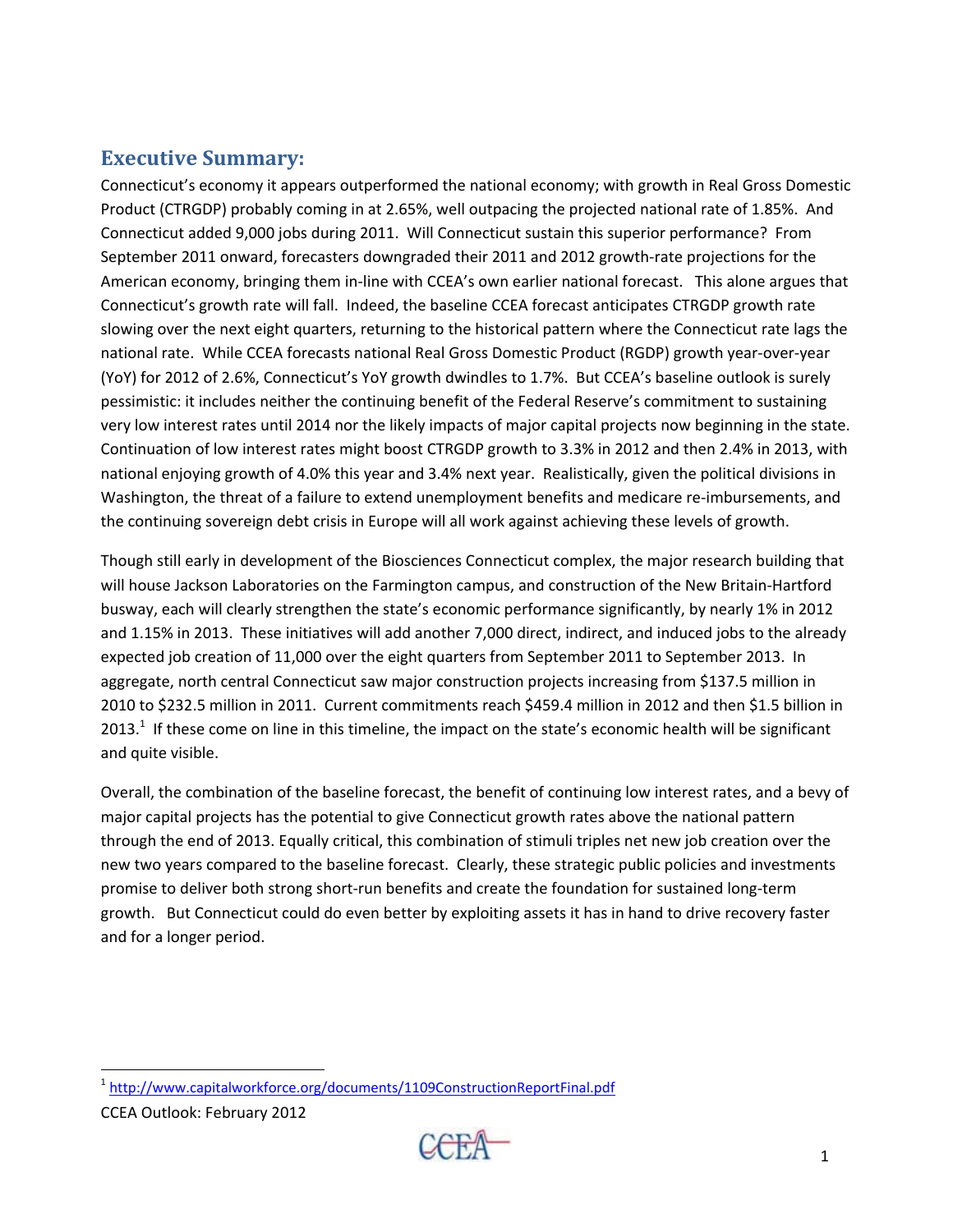# **Introduction**

A retrospective review of the depths of the recession and recovery to-date reveals that Connecticut employment bottomed after national and state real incomes had started rising. Despite ongoing improvement in national and state incomes by the end of 2011, state employment recovery has lagged, and has only recovered less than a quarter of the jobs lost. While several recent development initiatives will contribute to Connecticut's upturn, exploiting assets the state currently has lying unused have the potential to strengthen short-term growth even further, anchor major companies in the state for a generation, and build a powerful foundation for long‐term economic health and competitive strength.

# **Employment Lags and Staggers**

Chart 1 illustrates primary indicators of the recovery in 2010 and 2011. Connecticut employment bottomed at 1,593,000 in 2010Q2, by which time both national and state incomes were recovering. Relative to their coincident bottoms three quarters earlier, National Real Gross Domestic Product (RGDP) was already 2% above its low, while CTRGDP was up more than 1%. Additionally, Chart 1 shows that measures for CTRGDP growth by the end of 2010 with above those of the nation and that estimates for 2011 follow suit, though there are some risks attached to those projections.<sup>2</sup>

# Chart 1: Bottoming and Recovering (% Change Relative to Bottom)



Sources:

- 1) Bureau of Economic and the Bureau of Labor Statistics databases.
- 2) CCEA estimates for 2011 CTRGDP are based largely on Connecticut personal income and estimated GDP deflators estimated form consumer and producer prices and national deflators from the above organizations.



 $^{2}$  Variability is indicated by a slight decline in 2011Q3 being strongly offset in 2011Q4.

CCEA Outlook: February 2012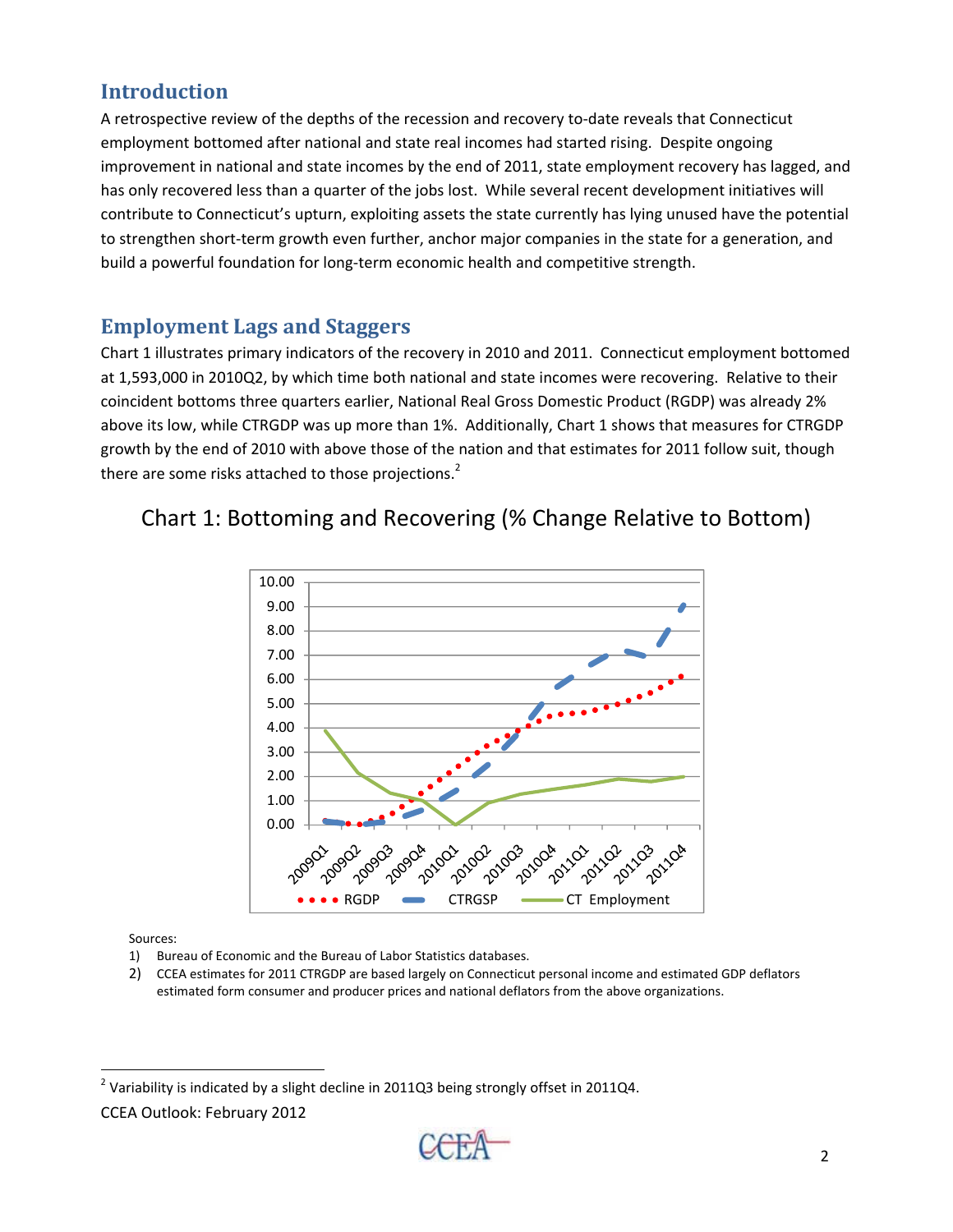Ongoing productivity improvements continue to contribute to the state's competitiveness, and help CTRGDP growth rates outpace employment growth rates. By 2011Q4 employment gains of 32,000 only expanded employment by 2%, less than a quarter of the jobs needed to return to previous highs.

#### **Prospects**

The unusual depth and nature of the Great Recession has led CCEA to forecast economic performance over the next eight quarters in two ways: using housing permits in one approach and the bank rate in the other. Use of building permits is consistent with earlier CCEA practice but now relies on a variable that has been and is likely to continue to be a drag on the economy; housing starts hit a new low 2011 and are unlikely to recover for several years. Use of low interest rate captures the continued expansionary monetary-policy, which the Federal Reserve has announced will remain in effect until 2014;<sup>3</sup> these low rates will stimulate the economy. Comparisons between the two cases argue that CCEA's original base-case scenario relying on housing permits probably underestimates the state's economic prospects. Switching to the Federal Reserve's interest rate commitment generates a much more optimistic forecast—essentially an upper bound—before considering the additional stimulus that will flow from the major projects noted above.

The discussion below explores these approaches and then adds two additional sources of stimulus into the forecast. First, the forecast brings in the planned expansions of the John Dempsey Hospital and the broader Biosciences Connecticut initiative, Jackson Laboratories initiative, development of a centralized data center, one which is also a hardened site, providing secure electricity generation and transmission to these major facilities. Second, the forecast beings in the additional stimulus that unleashing existing tax credits, earned in good faith but currently unusable, to drive major capital projects would deliver. The aggregate impact would be to fully restore the jobs lost—and bring the state to a record high in total employment.

#### **Retrospective Approaches**

Chart 2 forecasts impacts generated by incorporating the Federal Reserve's low interest rate policy; CCEA estimates it will add \$400 billion to national RGDP, of which Connecticut's economy will capture about \$3 billion.

<sup>3</sup> FOMC's Jan 25th statement: http://www.federalreserve.gov/newsevents/press/monetary/20120125a.htm

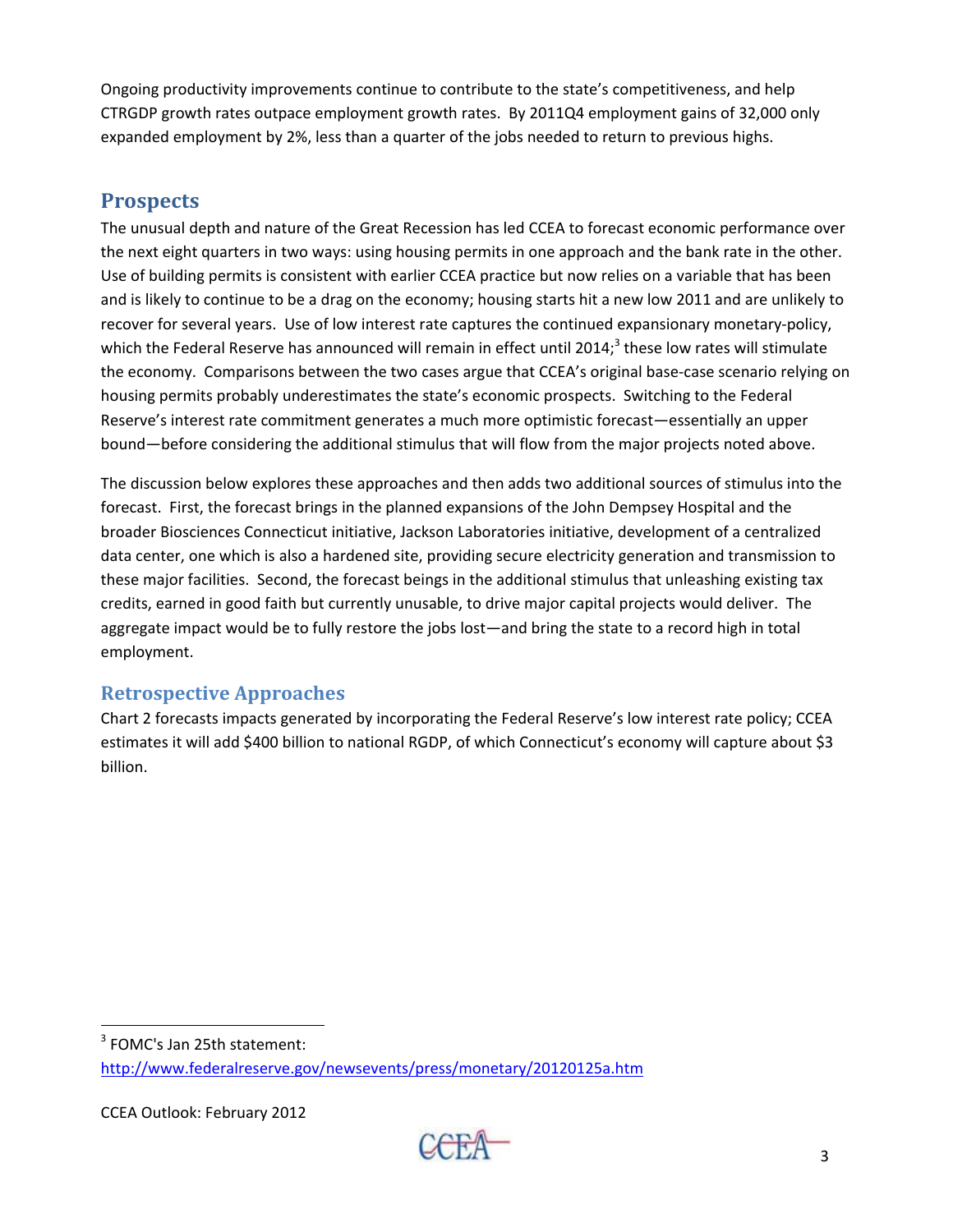

# **Chart 2: Income Projections**

*Source: CCEA*

Chart 3 shows the resulting impact on Connecticut employment. Even assuming flat to continuously declining residential housing permits, state employment still rises to 1,640,000 in 2013Q4 from 1,625,000 in 2011Q4. The extended low interest rate policy yields 1,668,000 by 2013Q4, adding another 28,000 jobs.





*Source: CCEA*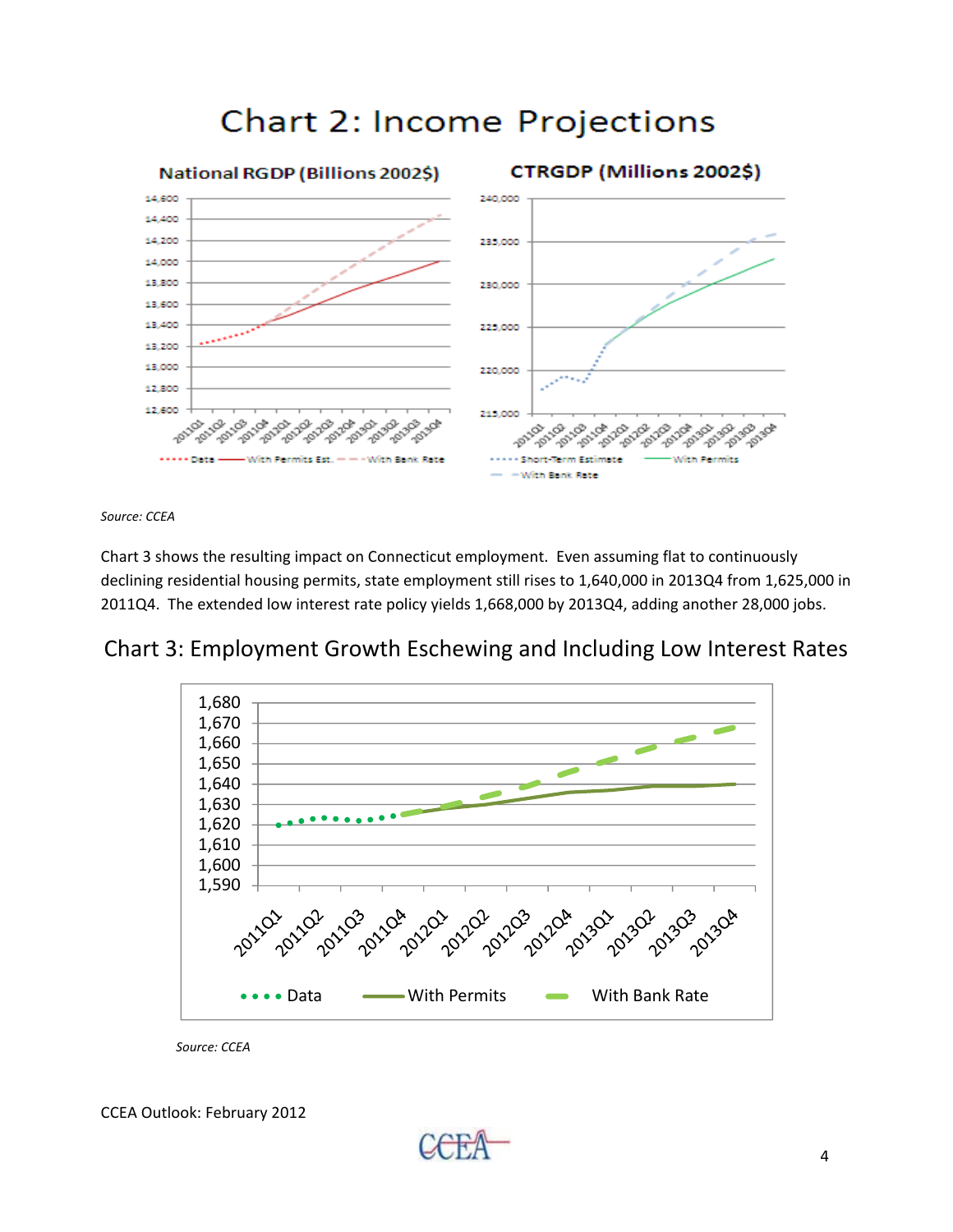For the reasons noted above, this forecast should be seen as an upper bound of potential growth rates; it reflects the extraordinarily good performance in 2011Q4,following on the heels of a less than stellar performance the previous quarter. Such variability provides a shaky foundation from which to project economic performance.

Even with the continuing low interest rates, Connecticut would recover less than 60% of the employment needed to reach its previous benchmark of 1,730,000. However, national monetary policy stimulus is not the only factor that will contribute to Connecticut's economic health over the coming quarters.

Chart 4 demonstrates the employment affect from the early construction and partial staffing of the revised JDH, UCHC, the Biosciences Center, the announced expansion of Jackson Laboratories and an additional computer "cloud" with assured electrical back-up essential for reliable communications, quality research and patient care. The JDH-Biosciences Center consists of initiatives to expand the UCHC School of Medicine and Dentistry and Jackson Laboratories announced expansion.<sup>4</sup> Just in its initial phases, the biosciences complex will boost CTRGDP growth by 0.9% in to 2012 and by 1.15% in 2013. Coming on the heels of the JDH-Biosciences Center, Jackson Laboratories announce a similar and complementary expansion. Both expansions and the current directions of medical and pharmaceutical research suggest the critical need for a major centralized computing center with assured electrical supply and back-up. Together these facilities form the nexus of an emerging powerful cluster from which future growth and spinoffs become increasing likely.

Though only partway into their expansions by the end of 2013, the UCHC School of Medicine and Dentistry, including the Biosciences Center and the Jackson Laboratory development alone, will add another 9,000 direct, indirect, and induced jobs. Computer clouds (data centers) have relative small direct employment effects, but are infrastructure critical to building a truly competitive business and research environment. Their job impact then ramps up with fuller operations of the UCHC, JDH, spinoffs, and co-locating biomedical research organizations. All this together then delivers improved health care, creation of important, commercially valuable intellectual property, and an expanding base of highly trained personnel which then feed back to strengthen growth further.

 $\overline{a}$ 

<sup>4</sup> http://www.jax.org/news/archives/2011/ct-vote.html

CCEA Outlook: February 2012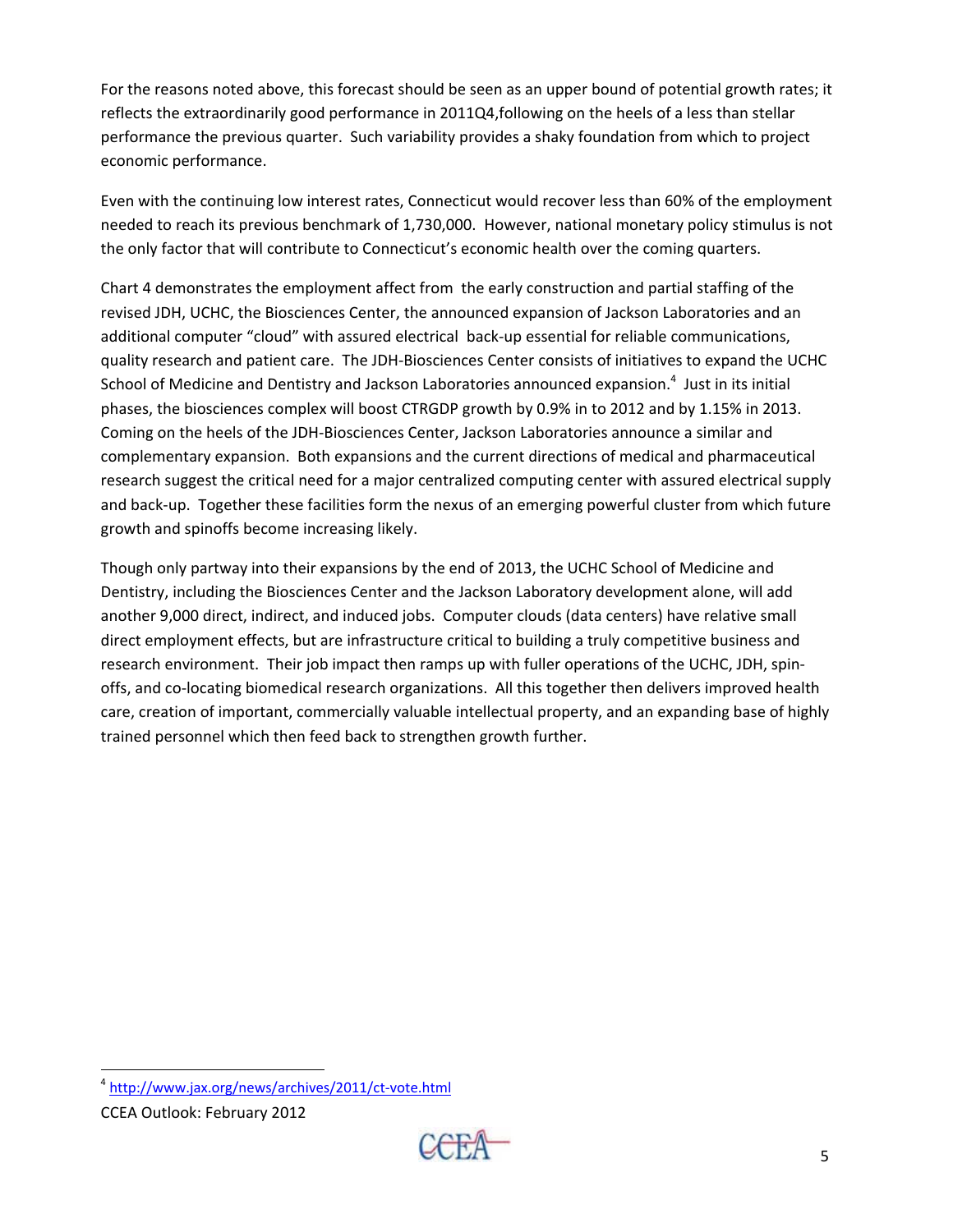Chart 4: Connecticut Employment 2011Q1-2013Q4 Including JDH Expansion, Bioscience Complex, Jackson Laboratories, the Computing Center, and Secure Electricity Generation



Source: CCEA based on publically available impact studies carried out by it.

Even with all of this, employment impacts still fall far short of fully recovering jobs lost in the Great Recession. The Governor's First Five initiative, employment incentives, and aggressive support for small business (e.g. the new loan program) are helpful, their incremental job creation will meet the challenge.

Economic and financial research has clearly established the general positive impact of business clusters.<sup>5</sup> In addition, the benefits of clusters in the biosciences and pharmaceutical industries have been the focus of a number of specific studies.<sup>6</sup> However, the benefits from the establishment of specialized business clusters --that is, collections of businesses operating in a similar, or related, industry, within a centralized geographic area—has other, longer-term impacts that are difficult to quantify in purely economic terms. For instance, researchers have noted that developing business clusters tend to accelerate the discovery of "new technological opportunities"<sup>7</sup> that may result in superior health care products and services, which has the potential to benefit thousands of individuals' lives, not only within a particular state or region, but nationally or even internationally.

CCEA Outlook: February 2012

 $\ddot{\phantom{a}}$ 5 Authors Masahisa Fujita, Paul Krugman, and Anthony Venables discuss this topic in their book *The Spatial Economy: Cities, Regions, and International Trade* (The MIT Press; 2001; ISBN-10: 0262561476). 6

 $^6$  See, for example: Owen-Smith, Jason and Walter W. Powell's paper, "Knowledge Networks as Channels and Conduits: The Effects of Spillovers in the Boston Biotechnology Community" (*Organization Science*, Vol. 15, No. 1, 2004, pp. 5-2); and, Orsenigo, L., F. Pammolli, Massimo Riccaboni's "Technological change and network dynamics: Lessons from the pharmaceutical industry" (*Research Policy*, 30, 2001, pp. 485–508). 7

 $^7$  Quote from Section 1 of Andrew A. Toole's recent paper, "The impact of public basic research on industrial innovation: Evidence from the pharmaceutical industry" (*Research Policy*, Volume 41, Issue 1, February 2012, P 1-12).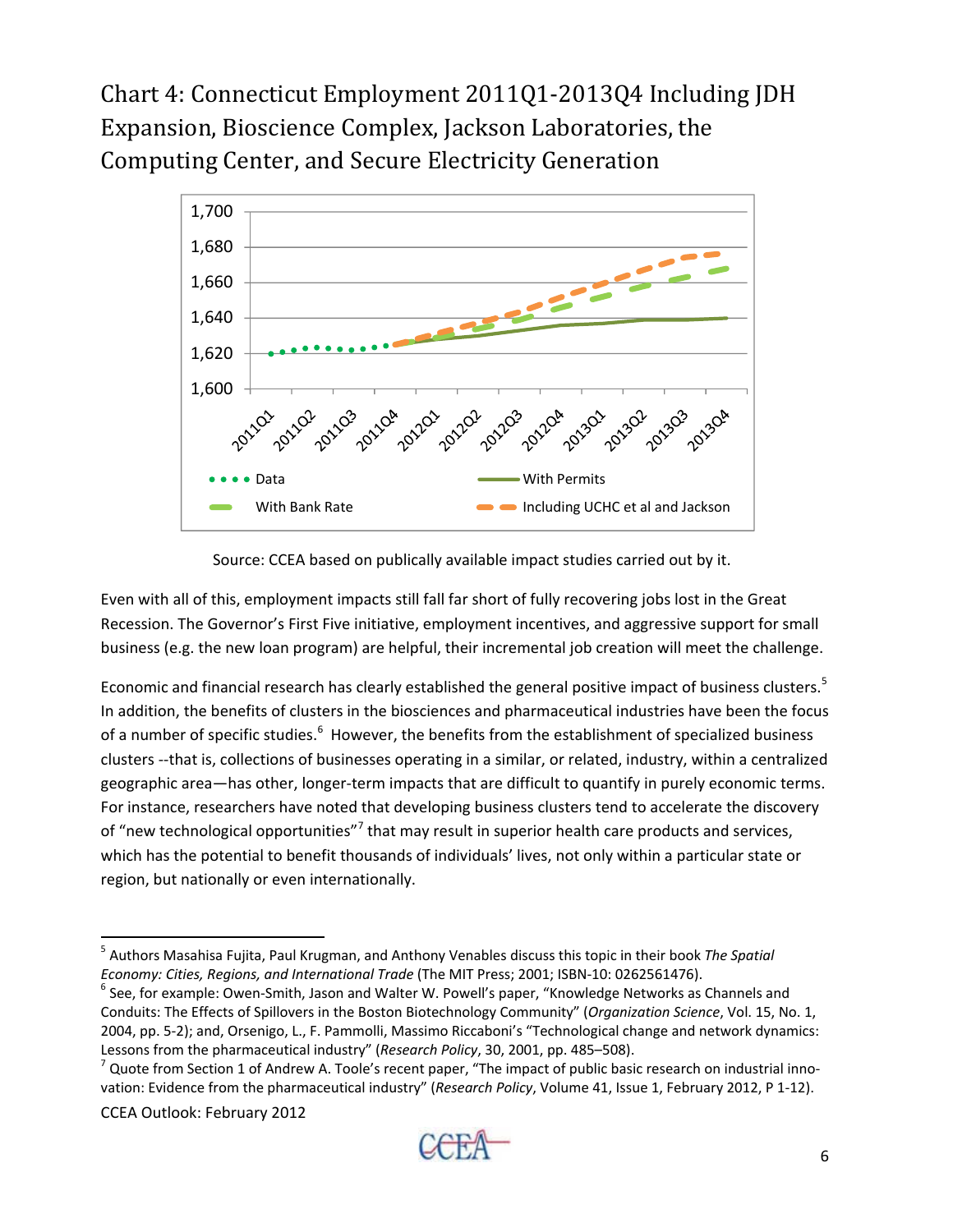Given the practical challenges businesses face in constructing laboratories and major business operations in close proximity to organizations engaged in similar work – thereby establishing a specialized cluster – public support is frequently necessary, as is support for the basic research that takes place within both academic and commercial settings.<sup>8</sup> For this reason, as well as the arguments developed in this *Outlook*, that CCEA has long argued for converting what is now a liability—nearly \$2.5 billion in tax credits state businesses have earned—into a powerful development asset powering construction of as much as 10 million square feet in new advanced manufacturing plants, research facilities, and other qualifying projects. Critically, this would generate tens of thousands of new jobs and anchor major companies in the state for a generation. The final payoff is that this approach is entirely self-financing: it generates so much net new revenue for the State that it repays fully the redemption of the tax credits and delivers a revenue bonus.

## **Converting Liability to Assets: Unleashing Accumulated Tax Credits**

In the course of attracting industry over the past several years, Connecticut has issued over billions in tax credits. Regrettably, a significant share of these credits—approaching \$2.5 billion—lie unused and unusable because of current restrictions. Given current fiscal challenges, such restrictions make sense, as current policy sees these credits simply as liabilities and a threat to current revenue. However, failure to permit use of the credits eats away at the state's credibility with the business community and undermines the vigorous initiatives now being undertaken.

Adopting an approach that avoids any impact on current revenues (or any impact for the next two to three years), an approach that converts what are now liabilities into an asset with powerful appeal, and an approach whose implementation will generate very substantial new tax revenues that fully covers the cost of redemption of the credits, delivers multiple "wins" for the state and its citizens. The approach—fully analyzed in CCEA's "Driving Recovery" (http://ccea.uconn.edu/studies/Driving‐Recovery‐Report.pdf)– achieves all of these objectives and more. It would fully restore Connecticut's reputation as a good place to do business and create the foundation for a generation of strong growth and sustained competitiveness.

# **Conclusions**

Even with the short-term pain from the unavoidable efforts to rebalance the state budget, CCEA projects the Connecticut economy's real output and employment will continue to grow modestly.<sup>9</sup> In addition, this *Outlook* points to significant added growth in RGDP and employment flowing from the Fed's continuing policy of low‐interest rates, development of the biomedical cluster in Farmington, and other major projects.

Developing the biosciences cluster, with the twin anchors of the UConn Health complex and Jackson Laboratories, establishes a leading-edge industry that should contribute to the well-being and wealth of Americans for generations to come. Connecticut is now establishing the elements essential to creating

CCEA Outlook: February 2012



 $8$  "[Our analysis] finds a positive return to public investment in basic biomedical research. ... [However] the calculations represent only a fraction of the social return to public basic research investment." (ibid)<br><sup>9</sup> Realistically, the only option to the policies adopted would have been dramatic budget reductions, which CCEA

projected would have much larger negative impacts on both employment and output.